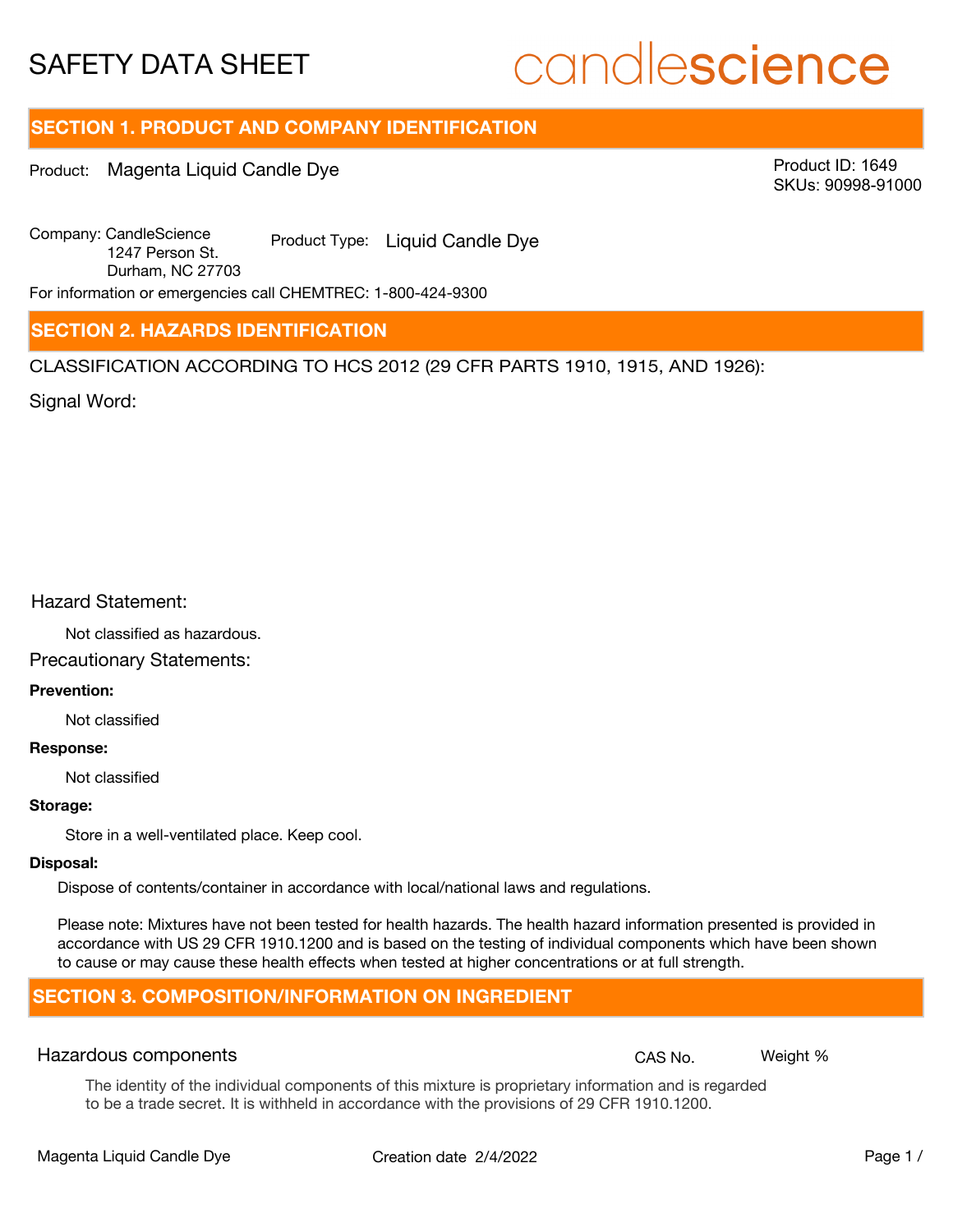# candlescience

## **SECTION 4. FIRST AID MEASURES**

## Inhalation:

Allow victim to breathe fresh air. Allow the victim to rest.

## Skin contact:

Remove affected clothing and wash all exposed skin area with mild soap and water, followed by warm water rinse. Eye contact:

Rinse immediately with plenty of water. Obtain medical attention if pain, blinking or redness persist. Ingestion:

### Ingestion:

Rinse mouth. Do NOT induce vomiting. Immediately call a POISON CENTER or doctor/physician. Obtain emergency medical attention.

#### Most important symptoms:

Not expected to present a significant hazard under anticipated conditions of normal use.

Indication of immediate medical attention:

Treat symptomatically.

## General information:

Never give anything by mouth to an unconscious person. If you feel unwell, seek medical advice

## **SECTION 5. FIREFIGHTING MEASURES**

#### Suitable extinguishing media:

Foam, carbon dioxide, dry chemical, water jet or spray.

## Unsuitable extinguishing media:

Gaseous extinguishing media are not to be used.

## Specific hazards:

During fire, gases hazardous to health may be formed. Do not allow run-off from fire fighting to enter drains or water courses.

Special fire fighting procedures:

Wear self-contained breathing apparatus for firefighting. Move containers from fire area if it can be done safely. Use water spray jet to protect personnel and to cool endangered containers.

## **SECTION 6. ACCIDENTAL RELEASE MEASURES**

## Personal precautions, protective equipment and emergency procedures:

Evacuate personnel to safe areas. Remove all sources of ignition. Ensure adequate ventilation. Keep people away from and upwind of spill/leak. Wear appropriate protective equipment and clothing during clean-up.

## Environmental precautions:

Do not allow to enter into soil/subsoil. Do not allow to enter into surface water or drains. Dispose of in accordance with local regulations. Local authorities should be advised if significant spillage cannot be contained.

Methods and materials for containment and cleaning up: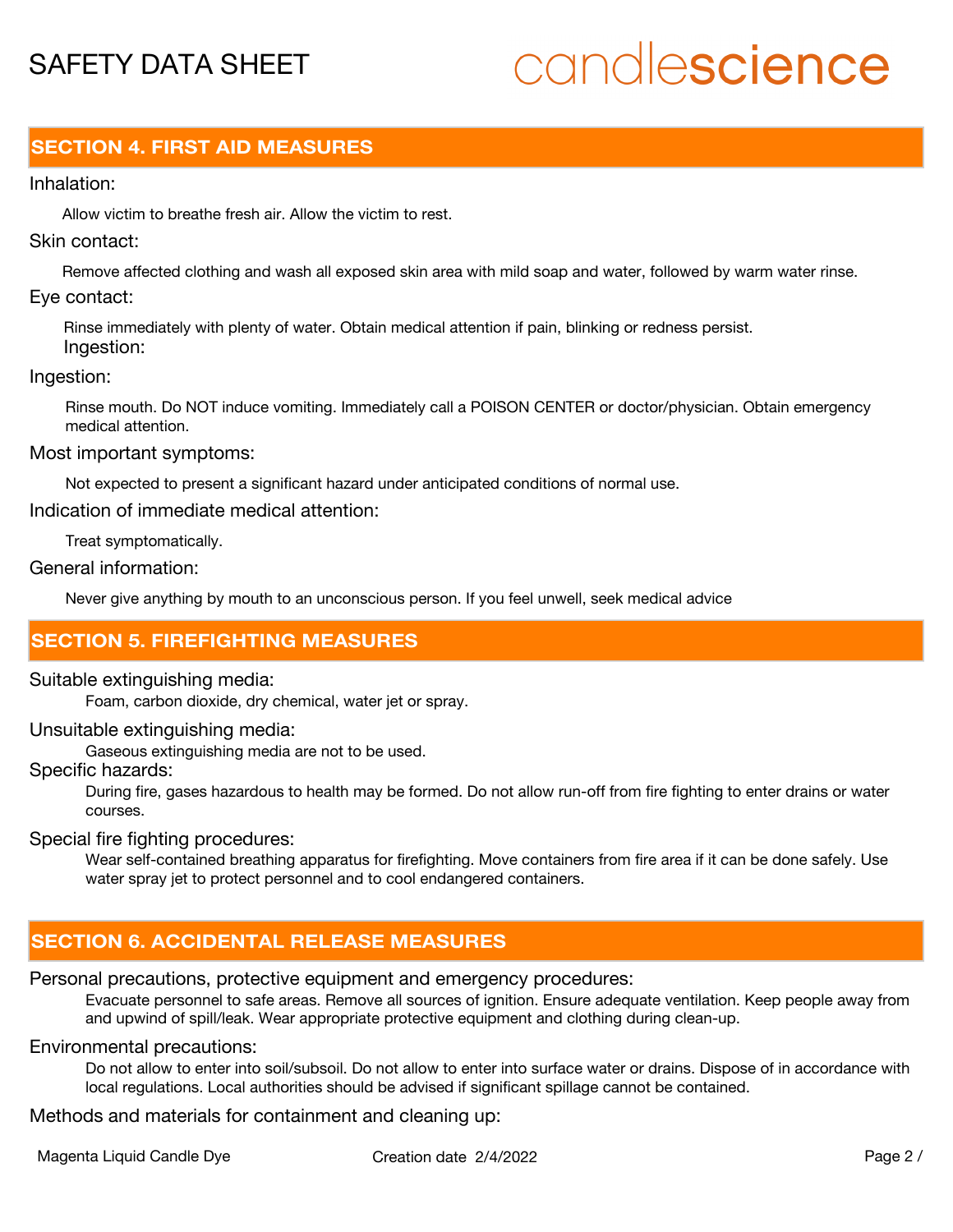# candlescience

Soak up with inert absorbent material (e.g. sand, silica gel, vermiculite). Keep in suitable and closed containers for disposal. Clean contaminated floors and objects thoroughly while observing environmental regulations.

## **SECTION 7. HANDLING AND STORAGE**

### Precautions for safe handling:

Avoid contact with skin and eyes. Avoid prolonged inhalation of vapors. Wash hands and other exposed areas with mild soap and water before eating, drinking or smoking and when leaving work. Handle in accordance with good industrial hygiene and safety practices.

## Conditions for safe storage, including any incompatibilities:

Store in tightly closed and upright container in a cool, dry, ventilated area. Store away from light, heat, and sources of ignition.

## **SECTION 8. EXPOSURE CONTROLS/PERSONAL PROTECTION**

## Exposure Guidelines:

## Appropriate Engineering Controls:

### **Ventilation:**

Use engineering controls to maintain airborne levels below exposure limit requirements or guidelines. If there are no applicable exposure limit requirements or guidelines, use only with adequate ventilation. Local exhaust ventilation may be necessary for some operations.

### Personal Protective Equipment:

#### **Eye protection:**

Ensure that eyewash stations and safety showers are close to the workstation location. Chemical resistant goggles must be worn.

#### **Hand protection:**

Wear chemical resistant gloves suitable for this material as determined by a hazard assessment. Gloves should be discarded and replaced if there is any indication of degradation or chemical breakthrough.

#### **Skin and body protection:**

Wear protective clothing suitable for this material as determined by a hazard assessment.

#### **Respiratory protection:**

Respiratory protection should be worn when workplace exposures exceed exposure limit requirements or guidelines. If there are no applicable exposure limits or guidelines, use an approved respirator where there is a potential for adverse effects, including but not limited to respiratory irritation or odor, where indicated or required by the exposure assessment. Selection of air-purifying or positive-pressure supplied air will depend on the results of the exposure assessment which includes an evaluation of the specific operations and the actual or potential airborne concentrations. The type of cartridge or filter to be used must be selected and approved for the chemical, class, or classes of chemicals likely to be encountered in the workplace. For emergency conditions, use an approved positive-pressure self-contained breathing apparatus.

#### **General hygiene considerations:**

Handle in accordance with good industrial hygiene and safety practice. Remove contaminated clothing and protective equipment before entering eating areas. Wash hands before breaks and immediately after handling the product.

## **SECTION 9. PHYSICAL AND CHEMICAL PROPERTIES**

Appearance: Liquid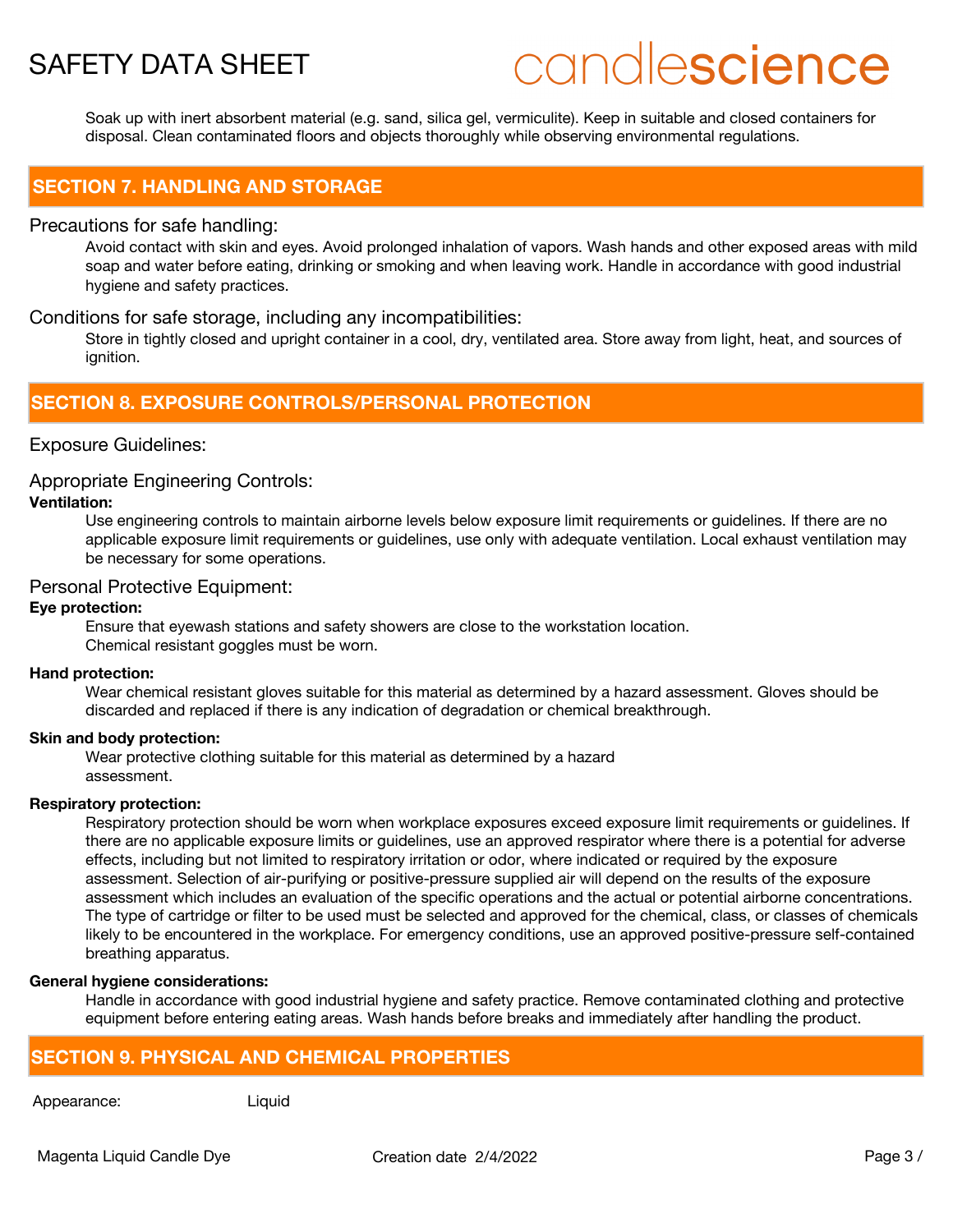# candlescience

| Color:                                               | Red                     |
|------------------------------------------------------|-------------------------|
| Odor:                                                | Characteristic          |
| Odor threshold:                                      | N/A                     |
| pH:                                                  | N/A                     |
| Melting point:                                       | N/A                     |
| Boiling point:                                       | N/A                     |
| Flashpoint:                                          | $>93.33$ °C<br>> 200 °F |
| Evaporation Rate (Butyl Acetate = 1): $N/A$          |                         |
| Flammability (solid, gas):                           | N/A                     |
| Upper lower flammability or explosive limits:<br>N/A |                         |
| Vapor density (Air=1):                               | N/A                     |
| Vapor pressure:                                      | N/A                     |
| Specific gravity (H2O=1):                            | N/A                     |
| Solubility in water:                                 | N/A                     |
| Solubility in other solvents:                        | N/A                     |
| Partition coefficient: n-octanol/water:              | N/A                     |
| Auto-ignition temperature:                           | N/A                     |
| Decomposition temperature:                           | N/A                     |
| Kinematic viscosity:                                 | N/A                     |
| Dynamic viscosity:                                   | 115 cP                  |
| Explosive properties:                                | N/A                     |
| Oxidizing properties:                                | N/A                     |
| Refractive index:                                    | N/A                     |

## **SECTION 10. STABILITY AND REACTIVITY**

#### **Chemical stability:**

The product is stable and non-reactive under normal conditions of use, storage and transport.

## **Possibility of hazardous reactions:**

Material is stable under normal conditions.

## **Conditions to avoid:**

Heat, flames and sparks. Temperature extremes and direct sunlight.

## **Incompatible materials:**

Strong oxidizing agents. Strong acids. Strong Bases.

## **Hazardous decomposition products:**

No hazardous decomposition products are known.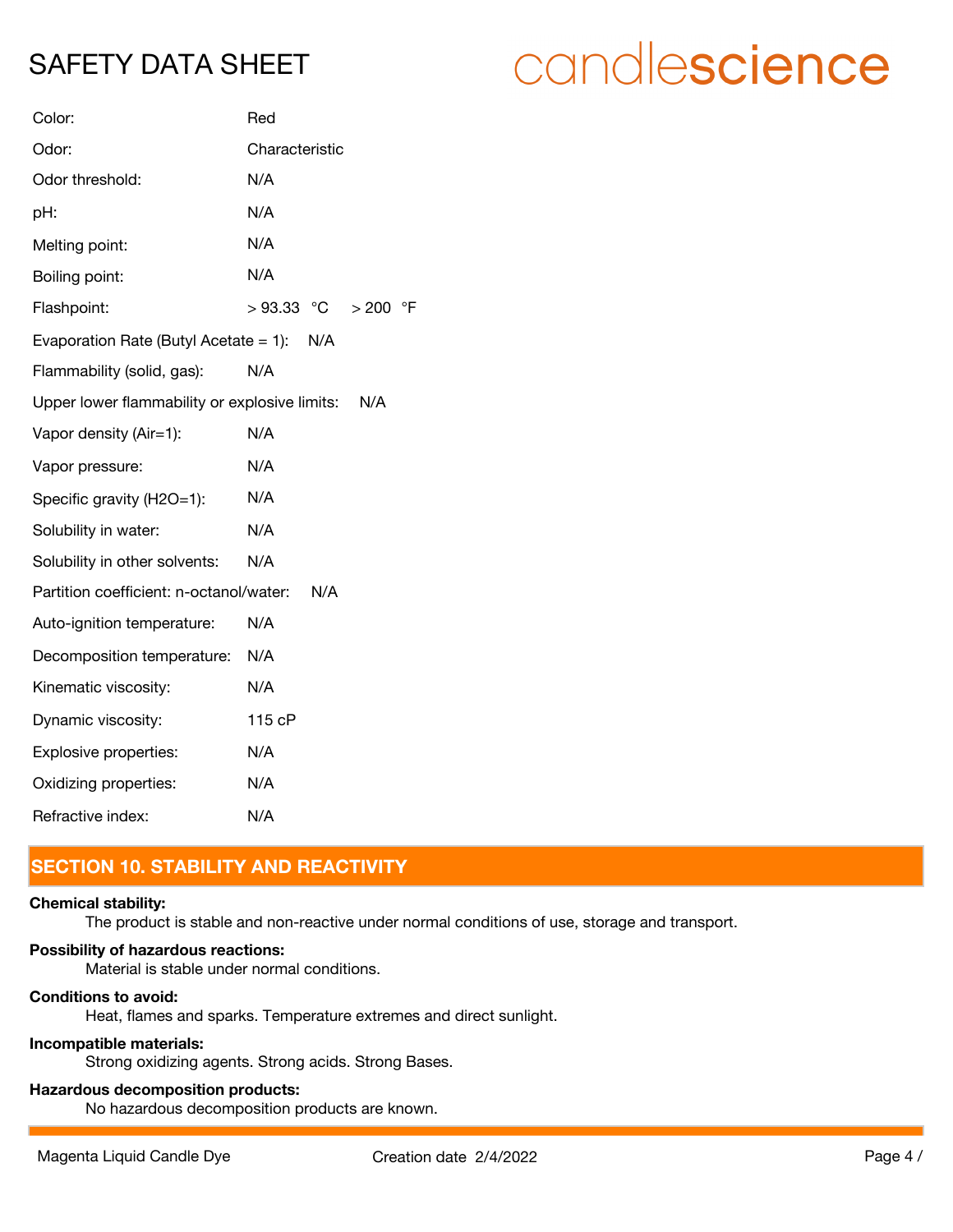# candlescience

## **SECTION 11. TOXICOLOGICAL INFORMATION**

#### **Acute oral toxicity:**

Not classified

#### **Acute dermal toxicity:**

Not classified

#### **Acute inhalation toxicity:**

Not classified

#### **Skin corrosion/irritation:**

Not classified

#### **Serious eye damage/eye irritation:**

Not classified

#### **Respiratory or skin sensitization:**

Not classified

## **Mutagenicity:**

Not classified

#### **Reproductive toxicity:**

Not classified

#### **Carcinogenicity:**

Not classified

Please note: Mixtures have not been tested for health hazards. The health hazard information presented is provided in accordance with US 29 CFR 1910.1200 and is based on the testing of individual components which have been shown to cause or may cause these health effects when tested at higher concentrations or at full strength.

## **SECTION 12. ECOLOGICAL INFORMATION**

#### **Ecotoxicity:**

The product is not considered harmful to aquatic organisms or to cause long-term adverse

### **Persistence and Degradability:**

Not established

## **Bioaccumulation:**

Not established

## **Other Adverse Effects:**

## **SECTION 13. DISPOSAL CONSIDERATIONS**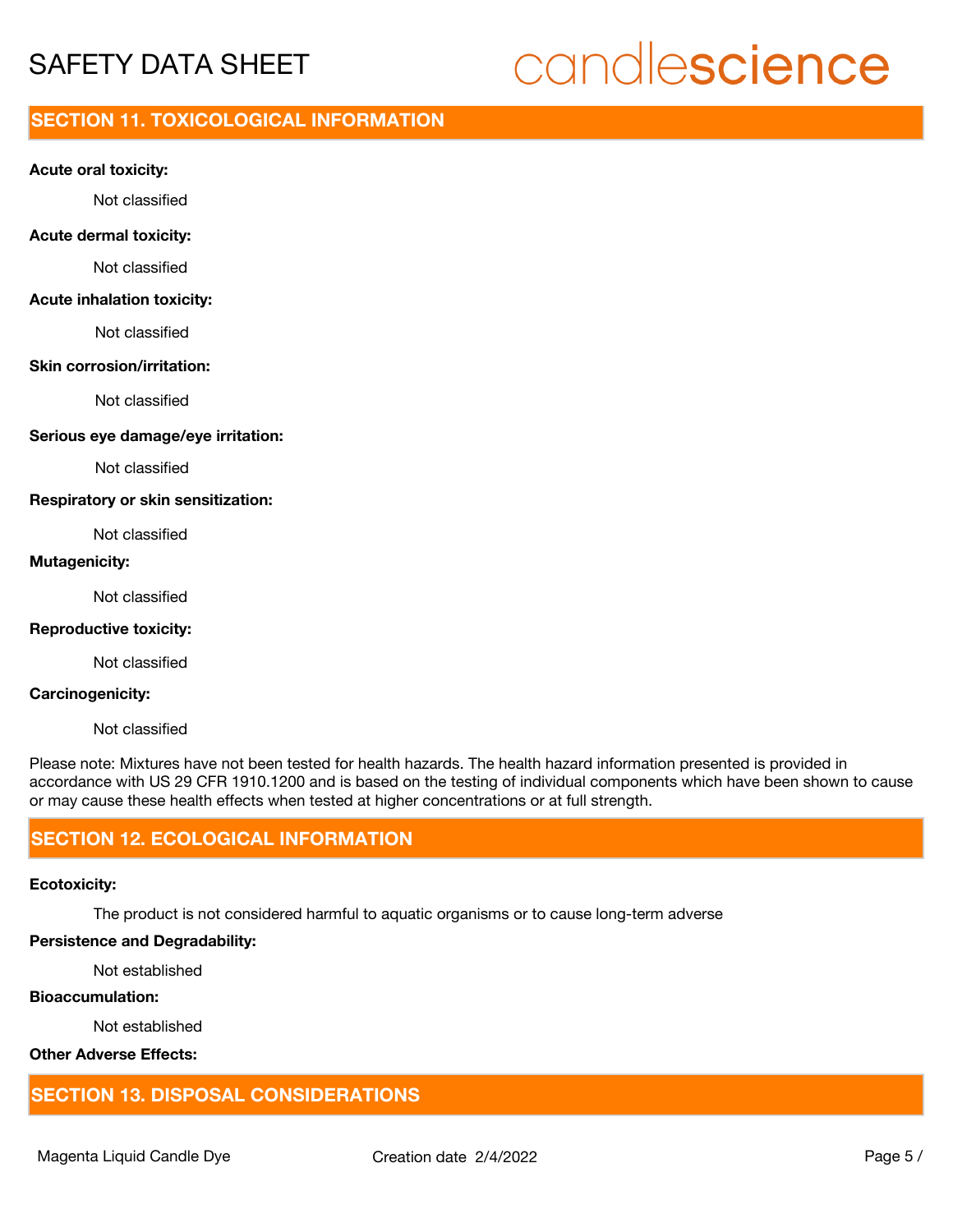# candlescience

#### **Disposal instructions:**

Collect and reclaim or dispose in sealed containers at licensed waste disposal site. Do not allow this material to drain into sewers/water supplies. Do not contaminate ponds, waterways or ditches with chemical or used container. Dispose of contents/container in accordance with local/regional/national/international regulations.

#### **Local disposal regulations:**

Dispose in accordance with all applicable regulations.

#### **Hazardous waste code:**

The waste code should be assigned in discussion between the user, the producer and the waste disposal company.

#### **Waste from residues/unused products:**

Dispose of in accordance with local regulations. Empty containers or liners may retain some product residues. This material and its container must be disposed of in a safe manner.

#### **Contaminated packaging:**

Since emptied containers may retain product residue, follow label warnings even after container is emptied. Empty containers should be taken to an approved waste handling site for recycling or disposal.

| <b>SECTION 14. TRANSPORT INFORMATION</b> |                                  |  |
|------------------------------------------|----------------------------------|--|
| <b>IATA UN Number:</b>                   | Not regulated as dangerous goods |  |
| IATA UN Proper Shipping Name:            |                                  |  |
| <b>IATA Transport Hazard Class:</b>      |                                  |  |
| <b>IATA Packing group:</b>               |                                  |  |
| <b>IATA Environmental Hazards:</b>       |                                  |  |
| <b>IATA ERG Codes:</b>                   |                                  |  |
| <b>IATA Special Precautions:</b>         |                                  |  |
| <b>IATA Other Information:</b>           |                                  |  |
| <b>IMDG UN Number:</b>                   | Not regulated as dangerous goods |  |
| <b>IMDG UN Proper Shipping Name:</b>     |                                  |  |
| <b>IMDG Transport Hazard Class:</b>      |                                  |  |
| <b>IMDG Packing Group:</b>               |                                  |  |
| <b>IMDG Environmental Hazards:</b>       |                                  |  |
| <b>IMDG EMS:</b>                         |                                  |  |
| <b>IMDG Special Precautions:</b>         |                                  |  |
| <b>IMDG Transport in Bulk:</b>           |                                  |  |

## **SECTION 15. REGULATORY INFORMATION**

#### **California Proposition 65 List:**

This material is not known to contain any chemicals currently listed as carcinogens or reproductive toxins.

#### **SARA 302 Components:**

Magenta Liquid Candle Dye **Creation date 2/4/2022** Page 6 /